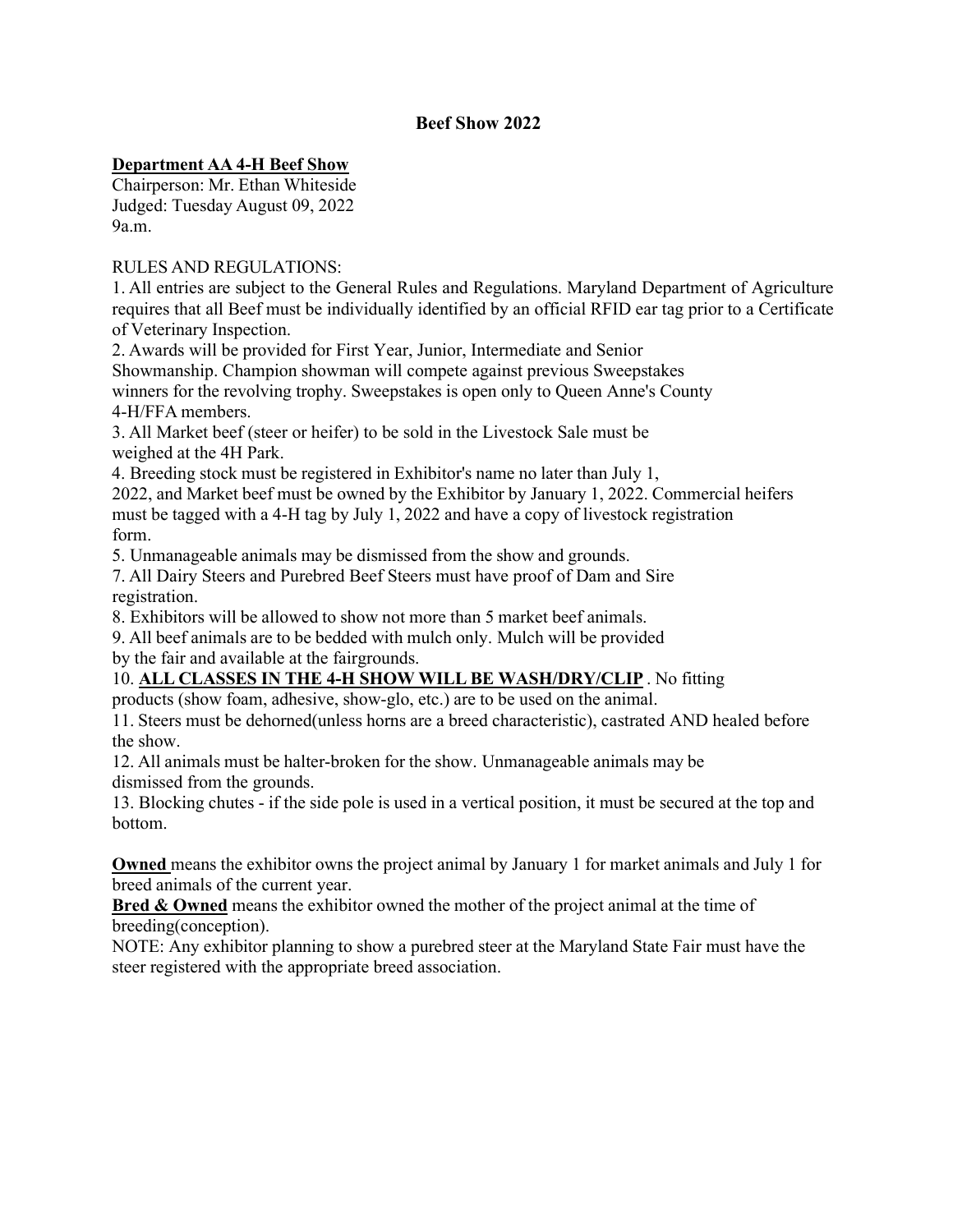#### **Beef Showmanship**

1. Exhibitors will compete according to their 4-H age. 2. Participants in showmanship will be judged strictly on their showmanship in the ring. The judge may ask questions of the contestants during the class. Proper 4H showmanship attire is required. Khaki Pants and White Shirt.

#### **Department AA: 4-H / FFA Beef Show**

#### **Division 01 – Fitting & Showing:**

Class #: Senior Fitting & Showing (15-18) Intermediate Fitting & Showing (12-14) Junior Fitting & Showing (9-11) Novice Fitting & Showing (Age 8 AND any first year beef exhibitor) **\*NOTE\*- Register by exhibitors Age AS OF JANUARY 1, 2022** 

**Breeding Show Divisions are Breed Codes:** AA02 - Angus, AA03 -Hereford, AA04 – Purebred Shorthorn, AA05 -All Other Purebreds *(ie; Simmental, Maine Anjou, Shorthorn Plus, Maintainer, Charolais, Charolais Composite)* AA06- Belted Galloway, AA07- Scottish Highlander AA08- Crossbreed

- 1- Cow/Calf Natural- Nursing- born after Jan. 1, 2022
- 2- Junior Calves- Born on/or after Jan. 1, 2022
- 3- Senior Calves- Born Sept 1- December 31, 2021
- 4- Summer Yearling Born May 1, -Aug.31, 2021
- 5- Intermediate Yearling Born March 1- April. 30, 2021
- 6- Junior Yearling Jan.1, 2021- Feb.28, 2021
- 7- Senior Yearling Born Sept. 1, 2020- Dec. 31, 2020

**Market Steer Divisions are Breed Codes:** AA09 - Angus, AA10 – Belted Galloway, AA11 - Hereford, AA12 - Purebred Shorthorn, AA13- All Other Purebreds (*ie; Simmental, Maine Anjou, Shorthorn Plus, Maintainer, Charolais, Charolais Composite)*, AA14- Crossbreed

#### **Queen Anne's County 2022 Feeder Calf Project RULES AND REGULATIONS:**

1. **Calves must be born January 1, 2022 or later.** Ideally, calves should be born in March, April or May.

- 2. Ownership deadline is June 1, 2022.
- 3. Calves will be tagged with the standard 4-H tag at county weigh **in on June 7th from 4-6PM.**

4. Weight range for exhibition at the Queen Anne's County Fair is 200 pounds minimum and 700 pound maximum. Cattle outside of this range will not be eligible for the show.

5. Dairy and beef breeds (includes cross-breeds) are eligible. Steers and heifers are acceptable. No bulls.

6. Feeder calves do not compete for Grand Champion Market Steer.

7. Feeder calves may not be exhibited in other Junior Classes (Beef or Dairy).

Example: an Angus feeder heifer cannot be exhibited in the Angus Jr. Heifer

Class. However, they may be exhibited as part of a Cow/Calf Class.

8. Any feeder calves nursing a cow at the Queen Anne's County Fair must be exhibited in the Cow/Calf Class.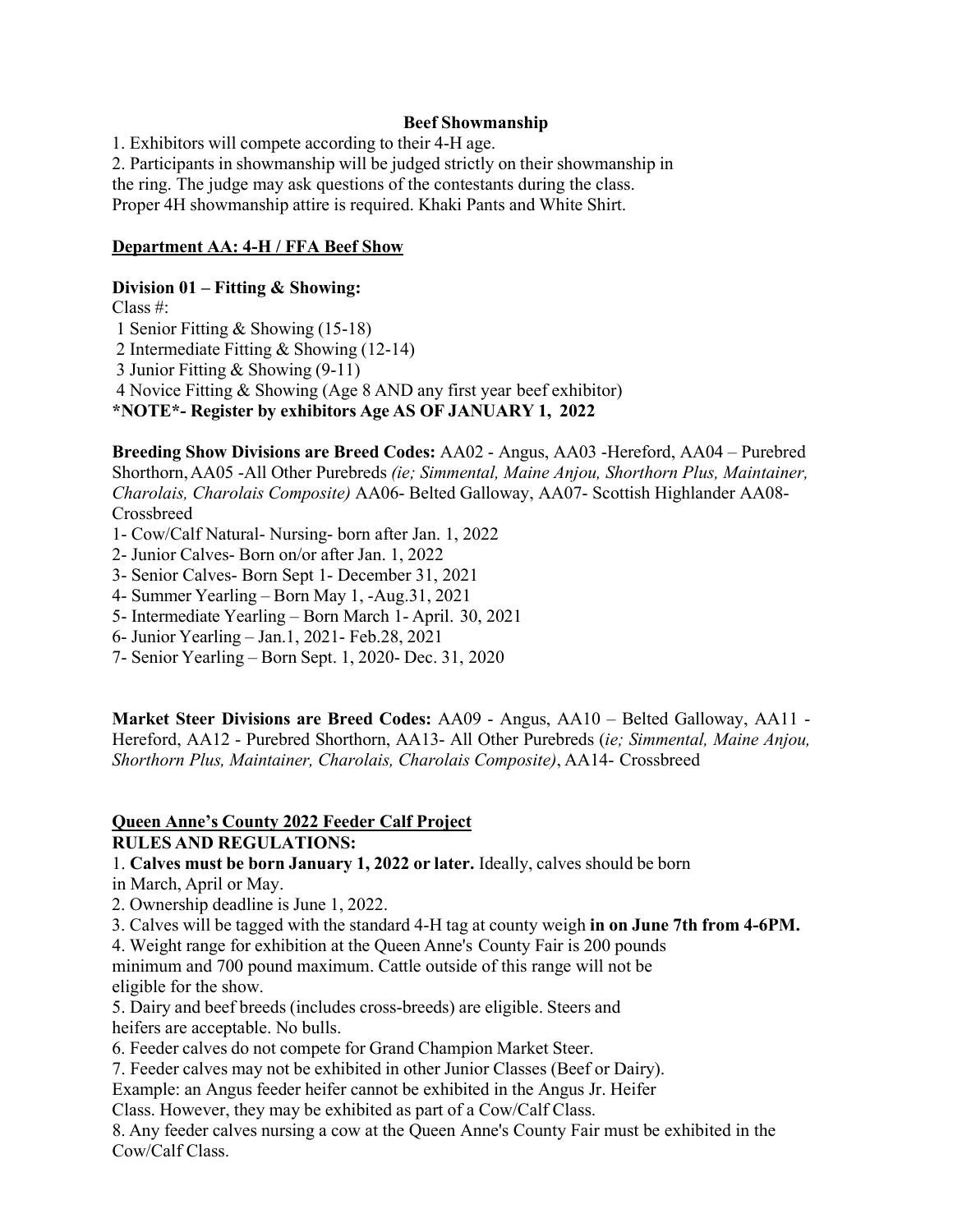9. Classes may be split by breed, sex, and/or weight at the discretion of the Show Committee. 10. Exhibitors will not be able to show more than 5 feeders calves.

# **Department AA**

**Division 15 - Feeder Calves**  Class #: 1-Beef Feeder calves 4-Dairy Feeder calves

## **Queen Anne's County Fair: 2021 Bred & Owned Project**

**Bred & Owned** means the exhibitor owned the mother of the project animal at the time of breeding(conception).

NOTE: Any exhibitor planning to show a purebred steer at the Maryland State Fair must have the steer registered with the appropriate breed association.

- There will be one class of Bred & Owned heifers, no matter age or breed.
- There will be one class of Steers, no matter weight or breed.
- Same breed rules apply to these animals as stated above.
- Exhibitors can only enter the class if their animals are bred  $&$  owned.
- Exhibitors will be able to cross enter with the animal from the regular show. **Which means if your project is Bred & Owned you need to ALSO register for the Bred & Owned Class.**

# **Department AA**

## **Division 16 - Bred & Owned**

Class # 1 – Bred & Owned Heifers 4 – Bred & Owned Steers

# **Queen Anne's County: 2021 4-H AND FFA DAIRY STEERS**

Judged: Tuesday, August 09, 2022

## **Following Beef Show**

RULES AND REGULATIONS:

1. All Dairy Steers must be the bona fide property of the Exhibitor, and must have been owned on/or before Jan.1, 2021.

2. Dairy Steers can be crossbred but they must be 100% dairy, with proof of Dam and Sire registration.

3. Exhibitors may not show more than 5 dairy steers.

## **Department AA**

**Division 17 - Dairy Steers** Class #: 1. Dairy Steer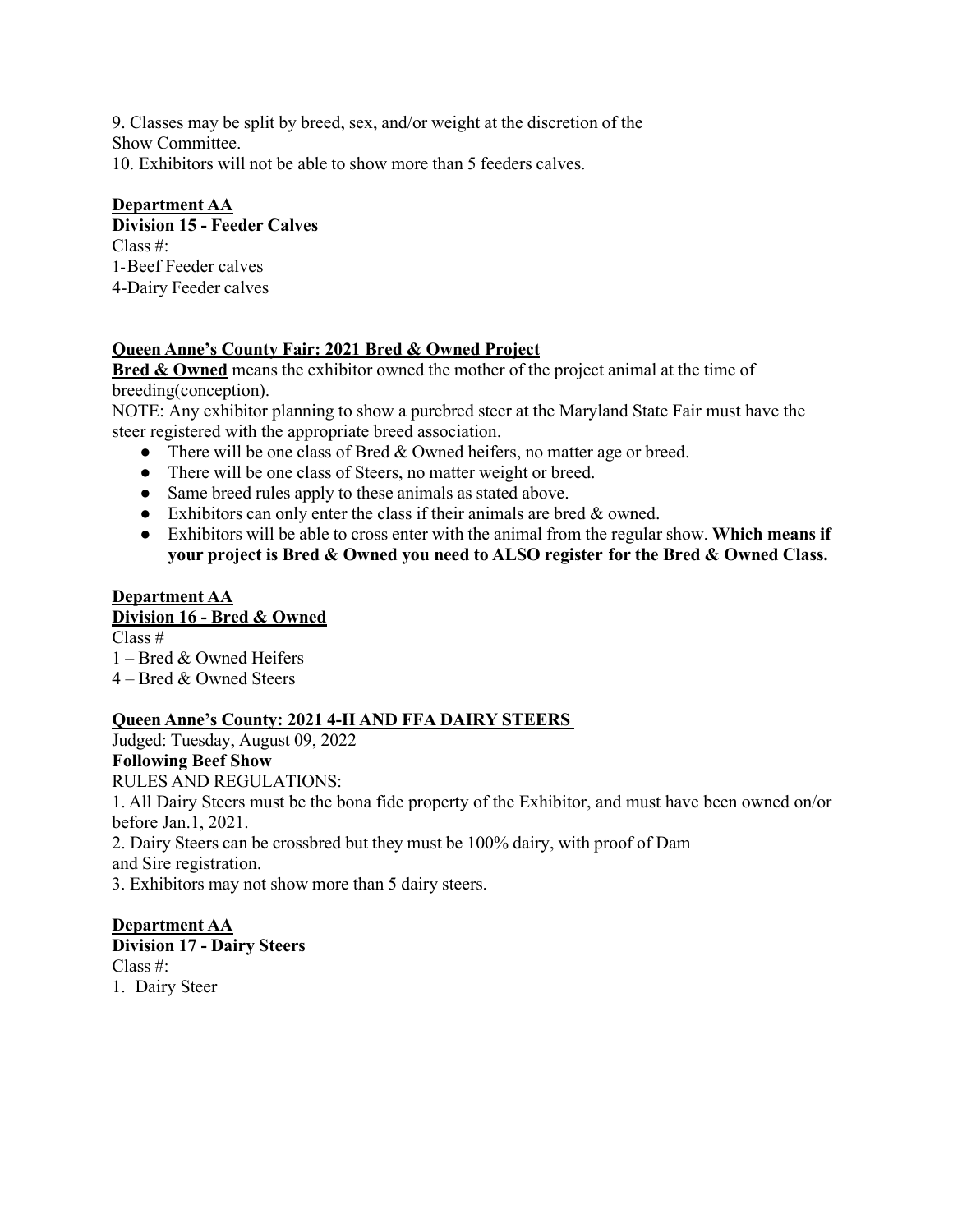## **Department 100-Open Beef Show**

Chairperson: Mr. Taylor Bramble Judged: Friday August 12, 2022 10 A.M.

RULES AND REGULATIONS:

## **All Open beef Animals must be on grounds by 9AM.**

## **All open beef Animals are released at the completion of the show.**

1. Only registered animals may be shown in breed classes, and they must be registered in the name of the Exhibitor. Registration papers will be checked.

2. An entry fee of \$2.00 per head will be charged. (non-refundable)

3. Each exhibitor is limited to two (2) animals in any one class.

4. The Committee reserves the right to combine classes if there are less than three entries.

5. Any animal in a group class must be shown as an individual.

6. BLOCKING CHUTES - If side pole is used in vertical position, it MUST BE SECURED at the top and bottom.

7. All Dairy Steer and Purebred Beef Steers must have proof of Dam and Sire Registration.

8. **Fitting and use of show products are allowed in open show only**.

9. Owned means the exhibitor owns the project animal by July 1 of the current year. Bred  $\&$ Owned means exhibitor owned the mother of the project animal at the time of

breeding(conception). Market animals owned by June 1 of the current year.

10. Bull classes are either Owned or Bred & owned. You may not cross enter.

#### **Department 100: Open Beef Show**

**Divisions are breed codes:** Breed Codes: 10002-Angus, 10003-Belted Galloway, 10004- Hereford, 10005-Purebred Shorthorn, 10006-All Other Purebreds (ie; *Simmental, Maine Anjou, Shorthorn Plus ,Maintainer, Charolais, Charolais Composite)* 10007- Scottish Highlander 10008-Crossbreed

Class #:

1-Cow Calf Natural-Nursing- born after Jan. 1, 2022

2-Junior Calves- Calved on/or after January 1, 2022

3-Senior Calves- Sept. 1 -Dec. 31, 2021

4-Summer Yearling- May 1-Aug. 31, 2021

5-Intermediate Yearling- March 1-April 30, 2021

6-Junior Yearling- Jan. 1- Feb. 28, 2021

7-Senior Yearling – Born Sept. 1, 2020 – Dec. 31, 2020

## **Bull Classes**

11- Owned Junior Bull Calf- Born on/or after Jan. 1, 2022

12- Owned Senior Bull Calf- Sept 1, 2020- Dec. 31, 2021

13- Owned Yearling Bull - Born before Jan. 1, 2021

14- Owned 2 Year Old Bull - on/or after Jan. 1, 2020

17- Bred & Owned Bull Calf

18- Bred & Owned Yearling Bull

19- Bred & Owned 2 Year Old Bull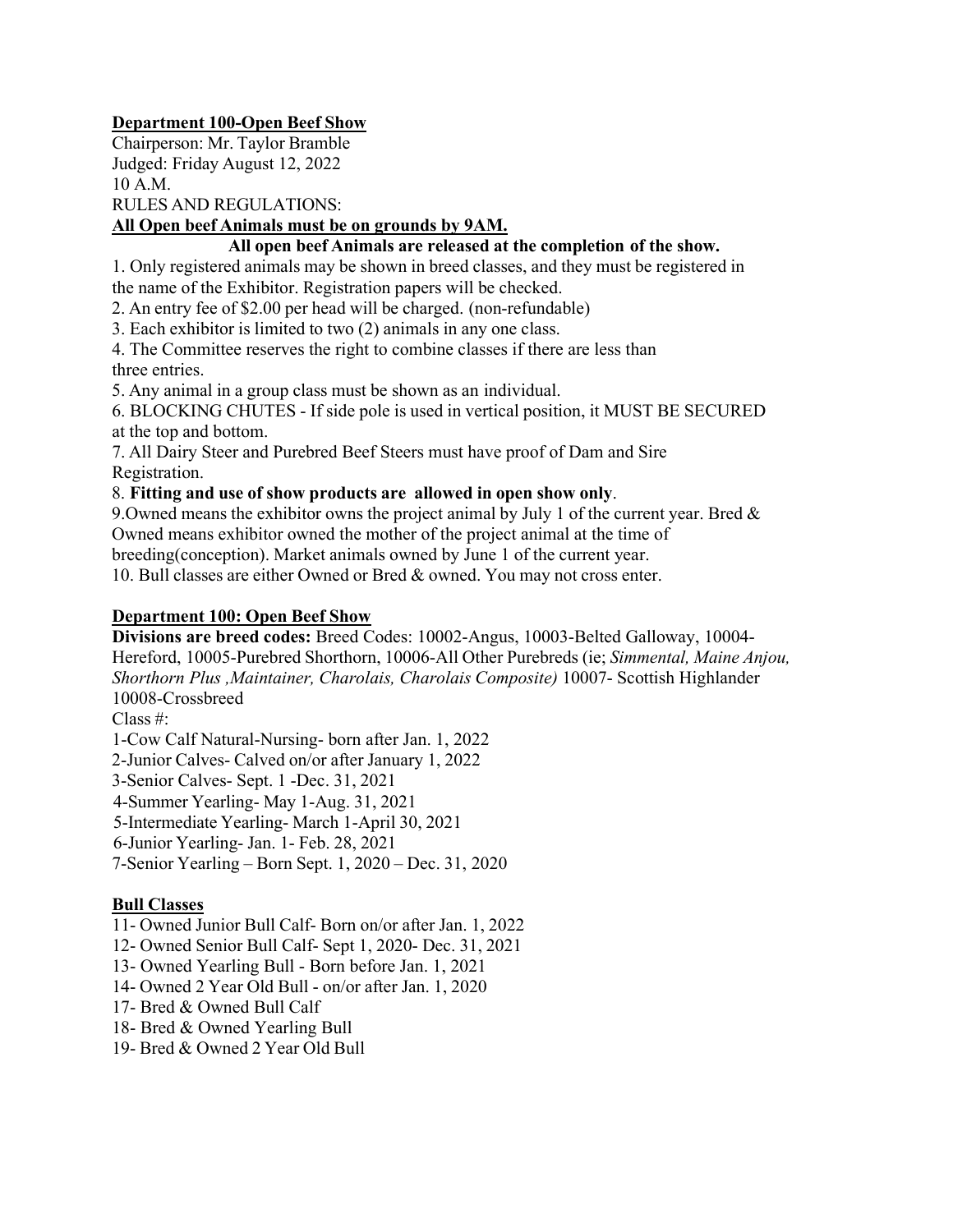## **Division 10009: Market Animals-Weight Classes will be determined after weigh-in.**

Market Animals Class #1- Market Beef Animal

# **Department 100: Feeder Calf Show**

RULES AND REGULATIONS:

l. Calves must be born January 1, 2022 or later. Ideally, calves should be born in March, April or May.

2. Ownership deadline is June 1, 2022.

3. Weight range for exhibition at the Queen Anne's County Fair is 200 pounds for minimum and 700 pound maximum. Cattle outside of this range will not be eligible for the show.

4. Dairy and beef breeds (include cross-breeds) are eligible. Steers and heifers are acceptable. No bulls.

5. Feeder calves do not compete for Grand Champion Market Steer.

6. Feeder calves may not be exhibited in other Junior Classes (Beef or Dairy).

Example: an Angus feeder heifer cannot be exhibited in the Angus Jr. Heifer

Class. However, they may be exhibited as part of a Cow/Calf Class.

7. Any feeder calves nursing a cow at the Queen Anne's County Fair must be exhibited in the Cow/Calf Class.

8. Classes may be split by breed, sex, and/or weight at the discretion of the Show Committee.

9. All beef animals are to be bedded with mulch only. Mulch will be provided by the fair and available at the fairgrounds.

## **Division 10010: Feeder Calf**

Class:

1- Beef Feeder Calf

2- Dairy Feeder Calf

## **Department 100: Open Dairy Steers**

Judged: Friday August 12, 2022 **following the beef show** RULES AND REGULATIONS:

1. All Steers must be 100% dairy bred.

2. All Steers must be the bona fide property of the Exhibitor, and must have been owned on/or before Jan. 1, 2021.

3. Steers must be dehorned, castrated, AND healed before the show.

4. All animals must be halter-broken for the show. Unmanageable animals may be dismissed from the grounds.

5. All animals and health papers will be checked by the State Veterinarian before unloading.